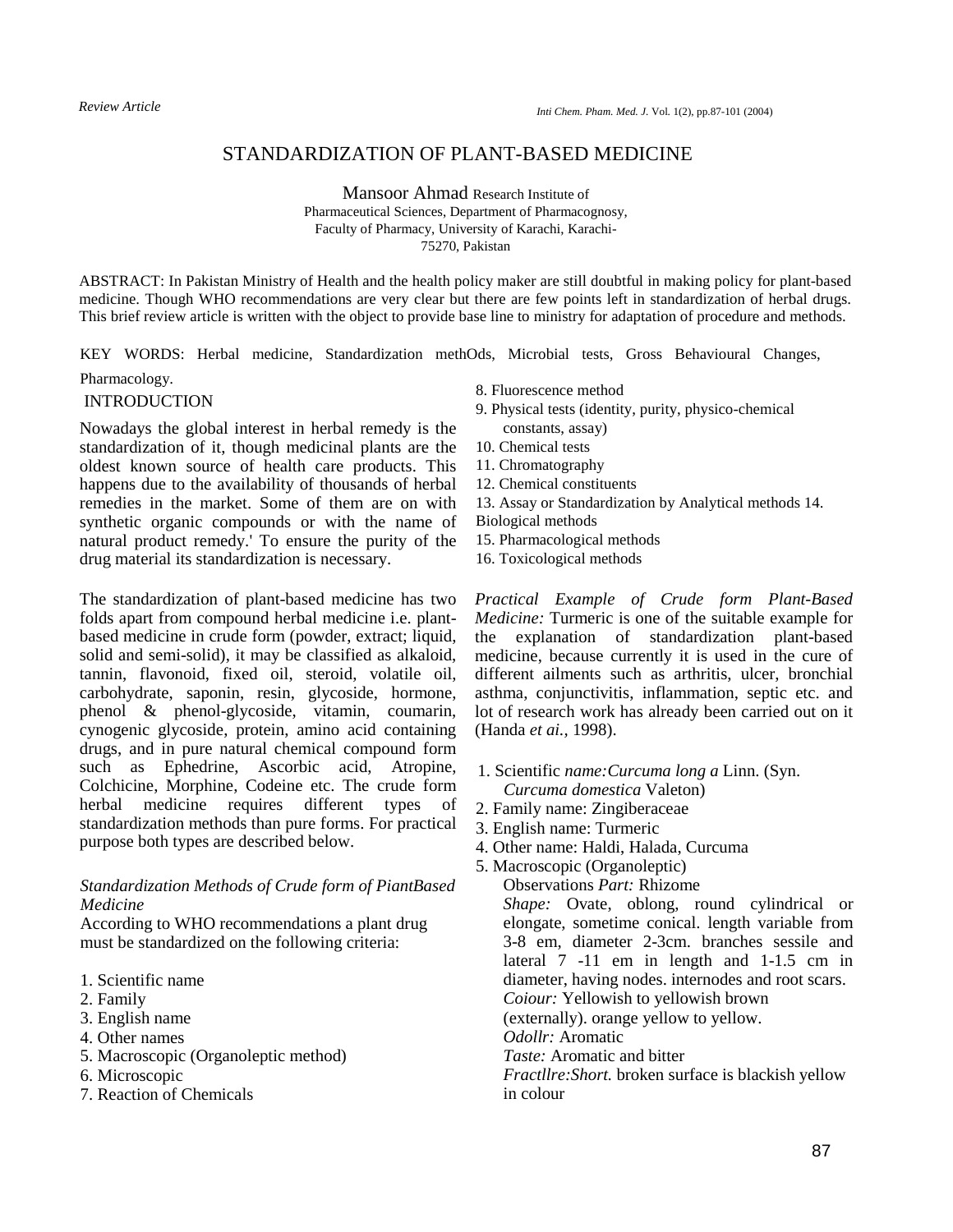#### *Mansoor Ahmad*

*Inti Chem. Pharm. Med.* J.

*Surface:* Rough and uneven

6. Microscopic (drug in powder form) Observations: For microscopic ex amination powder drug slide can be prepared either in chloral hydrate or glycerin, or in water.

*Epidermis:* It consists of single layer thick walled cubical or slightly elongated cells of different sizes, which also bear scattered simple multicellular, uniserriate trichomes.

*Cortex:* It starts below epidermis and consists of 6- 8 layers thin walled, rounded parenchymatous cells, which contains gelatinised starch grains with yellow colour pigments.

*Vascular Bundles:* They are scattered and of collateral types. Xylem vessels are spiral, annular and reticulate.

*Ground Cells:* They contain starch grain.

7. *Reaction of Chemicals (Histochemical test):* Use small amount of powder drug on a glass slide and add a drop of chemical reagent and observe under mtCTOScope.

*Picric acid:* Whole tissue arrangement system shows yellow colour apart from vascular bundle and few cells that are yellowish brown.

*Nitric acid (Conc.):* Cork cells shows yellow colour, ground cells yellowish brown and xylem reddish brown. *HCl* (Cone.): Ground cells become yellowish brown, vascular bundle greenish brown and few scattered cells dark brown.

*Iodine:* Vascular bundles turn brown; ground cells bright yellow and cork cells yellowish brown. *Ferric chloride* (Solution): Ground & cork cells become yellowish green and vascular bundle brownish yellow. *Sulphuric acid* (Cone.): Cork cells show greenish brown, ground cells yellowish brown and vascular bundles brown.

*Reaction of chemicals with crude powder drugs in test tube:* 

*Sulphuric acid* (Cone.): Blackish brown

*Nitric acid* (Cone.): Orange

*Acetic acid:* Yellowish brown

*Iodine (Solution):* Light brown

*Acetic acid* + *Sulphuric acid* (Cone.): Dark brown 5% *Ferric Chloride* (Solution): Yellowish brown

*Ammonium hydroxide:* Reddish brown

*Million's reagent:* Light brown

*10o/c Sodium hydroxide+ a tjnge of Sulphate solution:*  Reddish brown

*Nitric acid* (Cone.) + *Ammonium hydroxide:* Brown */0% Sodium hydroxide+ a drop of* 5% *Lead Acetate:*  Reddish brown *Acetic cid* + 2 *drops of* 5% *Ferric Chloride* + *Sulphuric acid* (Cone.): Brown 8. *Fluorescence Method (Observation under Ordinary light*  & *Ultraviolet light): Drug mounted in nitrocellulose prepared in amylacetate:* Yellowish brown, Yellowish green *Drug mounted in IN Sodium hydroxide in methanol:* Light yellow, Greenish brown *Drug treated in IN Sodium hydroxide in methanol, dried*  & *mounted in nitrocellulose prepared in amylacetate:*  Yellowish green Green *Drug treated with IN HCl:* Dull yellow, Dull green *Drug treated with IN HCl dried and mounted in nitrocellulose prepared in amylacetate:* Light yellowish brown, Light green *Drug treated with] N sodium hydroxide in water:*  Reddish brown, Dark brown *Drug treated with] N sodium hydroxide in water, dried*  & *mounted in nitrocellulose prepared in amylacetate:*  Yellowish brown, Light green *Drug treated with 50% Nitric acid* (Cone.): Orange, Dark brown *Drug treated with 50% Sulphuric acid* (Cone.): Brown Blaek *Drug powder:* Yellow Green 9. Physical test (identity, purity & assay) *Organic matter:* Not more than 2.0% *Total ash:* Not more than 9.0% *Acid insoluble ash:* Not more than 1.0% *Alcohol-soluble extract:* Not more than 8.0%

*Water-soluble extract:* Not more than 12.0% *Purity:* 1 00%

*Volatile oil:* Not more than 7.0% *vlw* 

| pH values in: |     |
|---------------|-----|
| 1 % solution  | 6.4 |
| 10% solution  | 6.8 |

- 10. Chemical tests:(see test procedure below) Carbohydrate: Positive Alkaloid: Positive Sterol: Positive Amino acid: Positive Coumarin: . Positive
- 11. Chromatography:  *Thin/ayer chromatograpl1y:Ready* made Silica gel 60 plates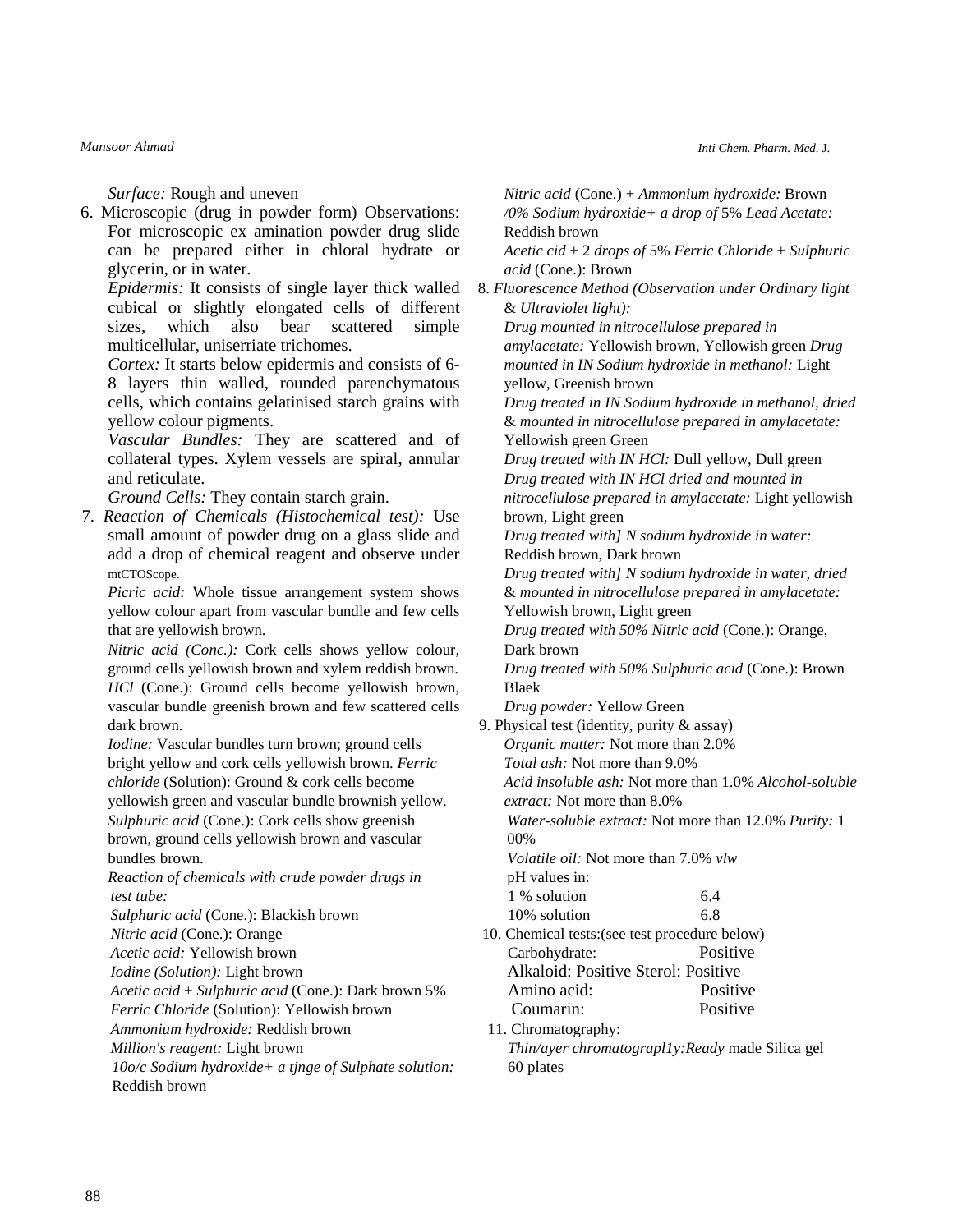*Review Article*

*Solvent system:* 

Chloroform-Ethanol-Acetic acid

 $Ratio: 94: 5 \cdot 1$ 

*Standard solution:* 1 mg curcumin in I ml methanol

*Sample:* Extract I g of powdered drug with 5 ml methanol, warm slightly, filter through cotton plug and then use filtrate.

*Preparation of Plate:* Apply 5111 sample and same amount standard separately on a silica gel TLC plate.

*Development of Plate:* Use solvent mentioned above to develop the plate. When reaches to maximum, take out any dry it.

*Scanning:* Scan densitometrically at 366 nm wavelength and record the finger print profile. *Spots under* 366 *nm:* Standard's spot display bright yellow and sample also bright yellow.  $Rf$  *value:* Standard  $= 0.79$ Sample  $= 0.79, 0.60$  and 0.43

12. Chemical constituents: Curcuminoids (yellow colouring pigments) including curcumin, cyc1ocurcumin,5' -methoxycurcumin, demeth oxycurcumin, bis-desmethoxycurcumin, dihydrocurcumin, volatile oil i.e. d-a-phellandrene, d-sabinene, cineol, borneol, zingiberene, curione, ar-turmerone, D-sesquiphellandrene, bisacurone, curcumenone, dehydrocurdione, Q-curcumene; high contents of bis-abolene, procurcumadiol, bisacumol, turmeronol A & B, phytosteroL stigmasterol, P-sitosterol, cholesterol, 2 hydroxymethyl anthraquinone, fatty acids. polysaccharides i.e. ukonan A, B, C & D, and inorganic constituents Ca, K, Na, Mg [1-3].

13. Assay by analytical method: By HPLC *Method* 

| $1 \cdot$                              |                    |
|----------------------------------------|--------------------|
| Mobile phase:                          | Ethanol            |
| Flow rate:                             | $1.2$ mlImin.      |
| Column 5111                            |                    |
| Nucleosil NH <sub>2</sub> (Chromapack) |                    |
| Detector:                              | UV; 254 nm         |
| Chromatogram: 3 peaks;                 |                    |
|                                        | $1 \&$ hiadacumhan |

- 1) bisdesmethoxycurcumin,
- 2) demethoxycurcumin
- 3) Curcumin

# *Method* 2:

| Mobile phase: | Acetonitrile-Water (55 |
|---------------|------------------------|
| Flow rate:    | $:45)$ 1 mlImin.       |
| Column:       | <b>Hamilton PRP-1</b>  |
| Detector:     | $UV/V$ is.; 425 nm     |
| Chromatogram: | 3 peak;                |

*Inti Chem. Pharm. Med.* J.

1) bisdesmethoxycurcumin, 2) demethoxycurcumin 3) Curcumin

- 14. Biological method:(see test procedure below)  *Antibacterial test:* Positive
- 15. Pharmacological methods: (see test procedure below) *Anti-inflammatory test:* Positive in model experiments on animals.

*Phagocytic test:* Positive in mice.

16. Toxicological methods: (see test procedure below)  *Toxicity:* Cytotoxicity positive in cell culture.

*General Methods of Testing of Plant-Based Medicine: Identification of chemical constituents by Colour Reaction:* These are-classical general tests usually used for evaluation of herbal medicine/natural products/ allopathic medicine.

1. Test for Triterpenes:

Liebermann-Burchard test: Use small quantity of MeOH extract in a test tube add to it 5 ml of CHCb and 2 ml of acetic anhydride, then add two or three drops of concentrated H2SO4 carefully by gently mixing the solution. If colour change to pink indicating the presence of triterpene.

2. Test for Alkaloids:

Dragendorff test: Mix small quantity of MeOH extract in H2O, acidified it with HCI and add few drops of Dragendorff reagent. If orange precipitates appear, indicating the presence of alkaloid constituents.

- 3. Tests for Tannins:
- (a) Lead acetate test: Dissolve powder of plants in distilled water and boil it. After boiling filter the solution and add lead acetate in the filtrate. If precipitates appear, indicating the presence of tannin.
- (b) Phenazone test: To 5 ml aqueous extract of plants add 0.5 g of sodium acid phosphate first warm, then cool it and filter later. To filtrate add 2% solution of phenazone. If precipitates appear, indicating the presence of tannins.
- 4. Tests for Saponins:
- (a) Froth test: Take small quantity of powder drug or dried extract in 1 ml water and shakes vigorously. If froth forms, indicating the presence of saponins.
- (b) Add ether (cold) in small quantity of methanolic extract. After the addition of ether if precipitates are formed, indicating the presenc~ of saponins.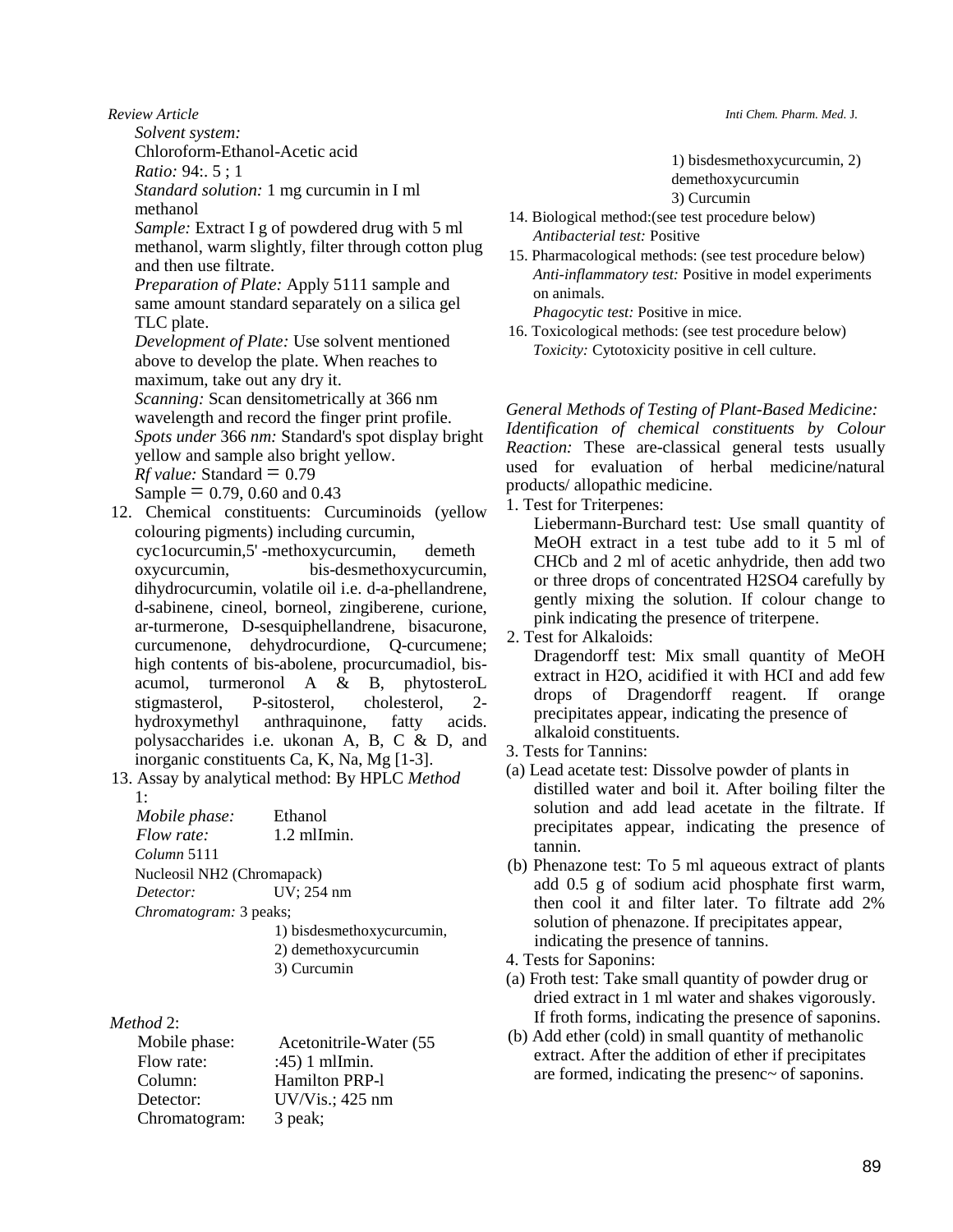#### *Mansoor Ahmad*

5. Test for Car-bohydrates:

Molisch's test: Treat small quantity of methanolic extract with a-naphthol and concentrated sulphuric acid. If purple colour appears, indicating the presence of carbohydrates.

6. Test for Sterols:

Salwaski test: Add few drops of H2SO4 (concentrated) directly to small quantity of MeOH extract, if a purple colour ring is formed at the upper surface of the solution, indicating the presence of sterols.

## *Standard Biological Methods of Testing of PlantBased Medicine:*

## *Antibacterial Activity:*

*Test Organisms:* l}sually antibacterial activity of pantbased medicine is standardized on *Staphylococcus aureus, Streptococcus pyogenes,.* S. *agalactiae, Corynebacterium diptheriae, Bacillus substiUs, Escherichia* coU, *salmonella typhi, Shigella boydU, Proteus* mirabilis, *pseudomonas aeruginosa* and *Klebsiella pneumonae.* The culture of organisms is maintained on stock culture agar and from the stock culture; a lqop full of the culture is inoculated to nutrient broth. This broth is incubated at 37°:tl °C for twenty-four hours. Inocula are prepared by diluting twenty-four hours old culture in saline. A dilution of 1: 100 is used usually in all the tests.

*Antibacterial Assay:* Prepare modified soy agar petri plates as described by Naqvi *et al.* (1987). Pour 0.1 ml of diluted culture on each plate and allow the plates to dry up for thirty minutes at 37°C. Cut few well of 6 mm diameter with the help of sterile cork borer in the inoculated agar. Fill the wells with plant extract, for control use 50% ethanol and amoxicillin as standard in a well. Incubate these plates for 24 hours at 37°C. At the end of incubation period, measures the zone of inhibition.

#### MEDIA:

*Media* used *for assay:* Tryptic Soy Agar (Difco) (Soybean-Casein Digest Agar Medium USP) *Formula per Liter:*

Bacto tryptone

| (Pancreatic digest of casein USP) | $15 \text{ g}$                 |
|-----------------------------------|--------------------------------|
| <b>Bacto Soyatone</b>             |                                |
| (Papaic digest of soybean meal)   | 5g                             |
| Sodium chloride'                  | 5g                             |
| Bacto agar                        | 15g                            |
| pH                                | 7.3.z. $0.2$ at $25^{\circ}$ C |
|                                   |                                |

Dissolve 40 g of medium in 1000 ml of cold distilled water, and then heat the medium to dissolve completely. Later sterilize it in autoclave for 15 minutes at 15 Ibs/in2 pressure and *121°C.* 

# *Media* used *for culture maintenance:* Stock culture (Difco)

(Brain heart infusion dehydrated)

*Formula per Liter:*

| Calf brains infusion   | 200 <sub>g</sub>     |
|------------------------|----------------------|
| Beef heart infusion    | 250 g                |
| Bacto proteose peptone | 109                  |
| Bacto dextrose         | 2g                   |
| Sodium chloride        | 5g                   |
| Disodium phosphate     | .2.5 g $7.4:10.2$ at |
| pΗ                     | $25^{\circ}C$        |

*Direction:* Dissolve 50 g of medium in 1000 ml of cold distilled water, and then heat to boiling to dissolve medium and sterilize it in autoclave for 15 minutes at 15 Ibs/in2 pressure and *121°C.* 

#### *Antifungal Activity:*

*Test organisms:* Usually antifungal activity is carried out on *Aspergillus niger, Trichophyton mentagrophyta, Allescheria boydU, Microsporum canis, Pleurotus ostricatus, Drechslera rostrata, Nigrospora oryzae, Stachybotrys atra, Convularia lunata* and *Candida albicans.* The culture of organisms is maintained on Sabouraud Dextrose Agar (SDA) and usually from SDA a loop full of culture is inoculated to Sabouraud Dextrose Broth (SDB). This SDB is incubated at 37:t 1 °C for 24 hours. Inocula are prepared by diluting 24 hours old cultures in saline. A dilution of 1: 100 is used in the test, which is prepared in distilled water.

*Antifungal Assay:* In prepared petri plates of SDA pour 0.1 ml of diluted culture, and then dry the plates for 30 minutes at 37°C. Wells of 6 mm diameter be made with sterile cork borer in inoculated agar. Fill these wells with plant extract, 50% ethanol as control . in next well and standard drug (antibiotic) in another well. Keep these plates for 24 hours at 37°C. At the end of incubation period measures the zone of inhibition (Shaikh *et al.,* 1995).

*Sabouraud Dextrose Agar* (SDA):

| Formula glUter: |  |
|-----------------|--|
|-----------------|--|

| Mycological peptone | 109  |
|---------------------|------|
| Glucose             | 40 g |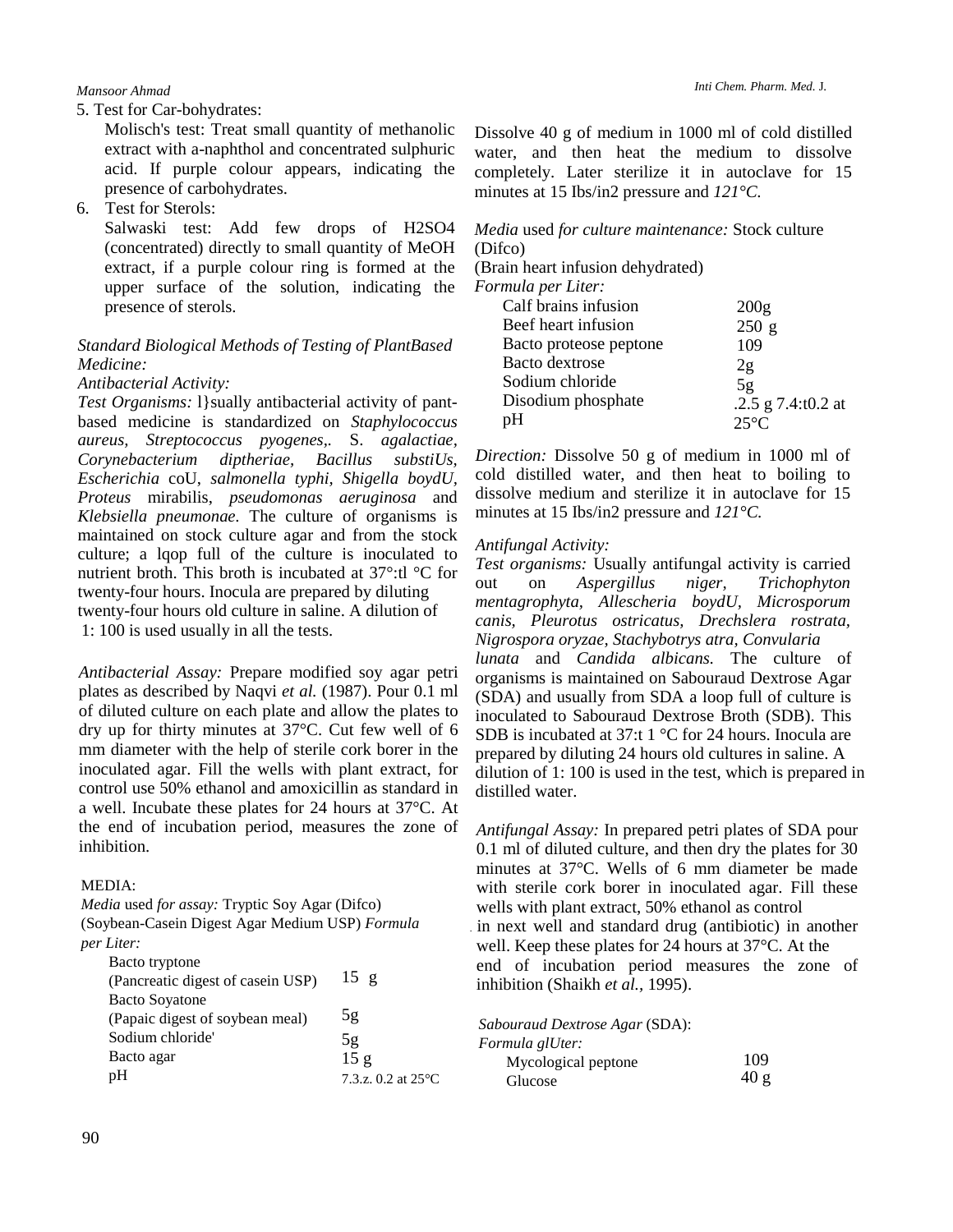*Review Article*

| Agar | 15g                          |
|------|------------------------------|
| pН   | 5.6::t 0.2 at $25^{\circ}$ C |

*Directions:* Add 15 g of SDA to 1 liter of distilled water to dissolve SDA completely, then heat the mixture 10 minutes to dissolve completely and autoclave it 15 minutes at 15 Ibs/in2 pressure and 121°C.

| Sabouraud Liquid Medium (SLM):     |                |
|------------------------------------|----------------|
| <i>Formulation g/liter:</i>        |                |
| Pancreatic digest of casein Peptic | 5g             |
| digest of fresh meat Glucose       | 5g             |
| pH                                 | 20g            |
|                                    | $5.7::t0.2$ at |
|                                    | $25^{\circ}C$  |

*Directions:* Dissolve 30 g of SLM in 1 liter of distilled water and heat the mixture at least 10 minutes to dissolve completely. Later sterilize the SLA medium for 15 minute in autoclave at 15 Ibslin2 pressure and 121°C.

## *Standard Pharmacological Methods of Testing of Plant-Based Medicine:*

Normally a drug/medicine is always testified pharmacologically on the following parameters. Otherwise that drug/medicine remain doubtful for its efficacy and toxicity. These parameters are basic requirement of standardization or evaluation of drugs, therefore, UNESCO published a book on techniques used for evaluation of natural medicine [6,7].

*Behavioural Observations:* Treat the animal with different doses of different plant extract, fractions & pure compounds. Observe for a total period of 2 hours and record the behaviour according to a modified version of the procedure described by Irwin for the following behavioral activities:

*Grooming:* It means the movements exhibited by the animal. Use two groups of 3 animals each, for observing changes, in grooming response after administration of different extract, fractions and pure compounds. Treated group 1 with different extract, fraction and pure compounds and group 2. receives vehicle only. Treated group 1 with n-hexane, ethylacetate, chloroform, butanol, aqueous fractions and alcoholic extract of plant in various dose such as 96 mg/Oo4mL 24 mg/Oo4 ml 8 mg/Oo4 ml, 10 and 15 mg. 004 ml and 340 and 510 mg/Oo4 ml respectively for observing the grooming activity.  $(n = 3)$ .

Similarly the pure compound such as lupeol, mixture of a-and f3-amyrin, f3-sitosterol and kaempferol-3, 7 - O-a-L-di-rhamnoside in a dose of 5 mg/0.5 ml, 5 mg/0.5 ml, 3 mg/0.5 ml and 5 mg/0.5 ml *i.p.*  respectively administer to the animals of group 1 for observing grooniing response. Observe each group between 20-21 minutes.

*Vocalization:* Means various sounds exhibited by the animal. Use two groups of 3 animaVgroup for each fraction and extract. Group 1 is treat with different extract while group 2 receives vehicle only.

Use n-hexane, ethyl-acetate, chloroform, butanol, aqueous fractions and alcoholic extract of plants *i.p.* in various doses such as 96 mg/OA ml , 24 mg/OA ml, 8 mg/OA ml, 10 and 15 mg/OA ml and 340 and 570 mg/OA ml respectively, for determining the vocalization between 20 minutes to 2 hours.

Similarly use the pure compounds for example lupeol, mixture of a -and 13- amyrin, f3-sitosterol and kaempferol-3,7 o-a-L-dirhamnoside in the dose of 5 mg/0.5 ml, 5 mg/0.5 ml, 3 mg/0.5 ml and 5 mg/0.5 ml respectively for observing vocalization between 20120 minutes.

*Irritability:* Means feeling of restlessness; Use different fractions, extract and pure compounds in the same way as describe above for observing effects, on irritability.

*Passivity:* Means animal is not active; it is calm and quite. For observing passivity use different fractions, extract and pure compounds in the same way and dose regime as described above. Observe each group between 20-120 minutes.

*Catatonia:* It is a type of schizophrenia characterized by immobility. Adapt the same procedure and dose regime for fractions, extract and pure compounds as prescribed above for observing catatonia. Observe each group between 20-120 minutes.

*Spontaneous Activity:* For observing increase and decrease in spontaneous activity; use same procedure and dose regime as describe above. Observe each animal for 20 minutes.

*Touch Response:* Apply same procedure as described above for other activities. The dose regime for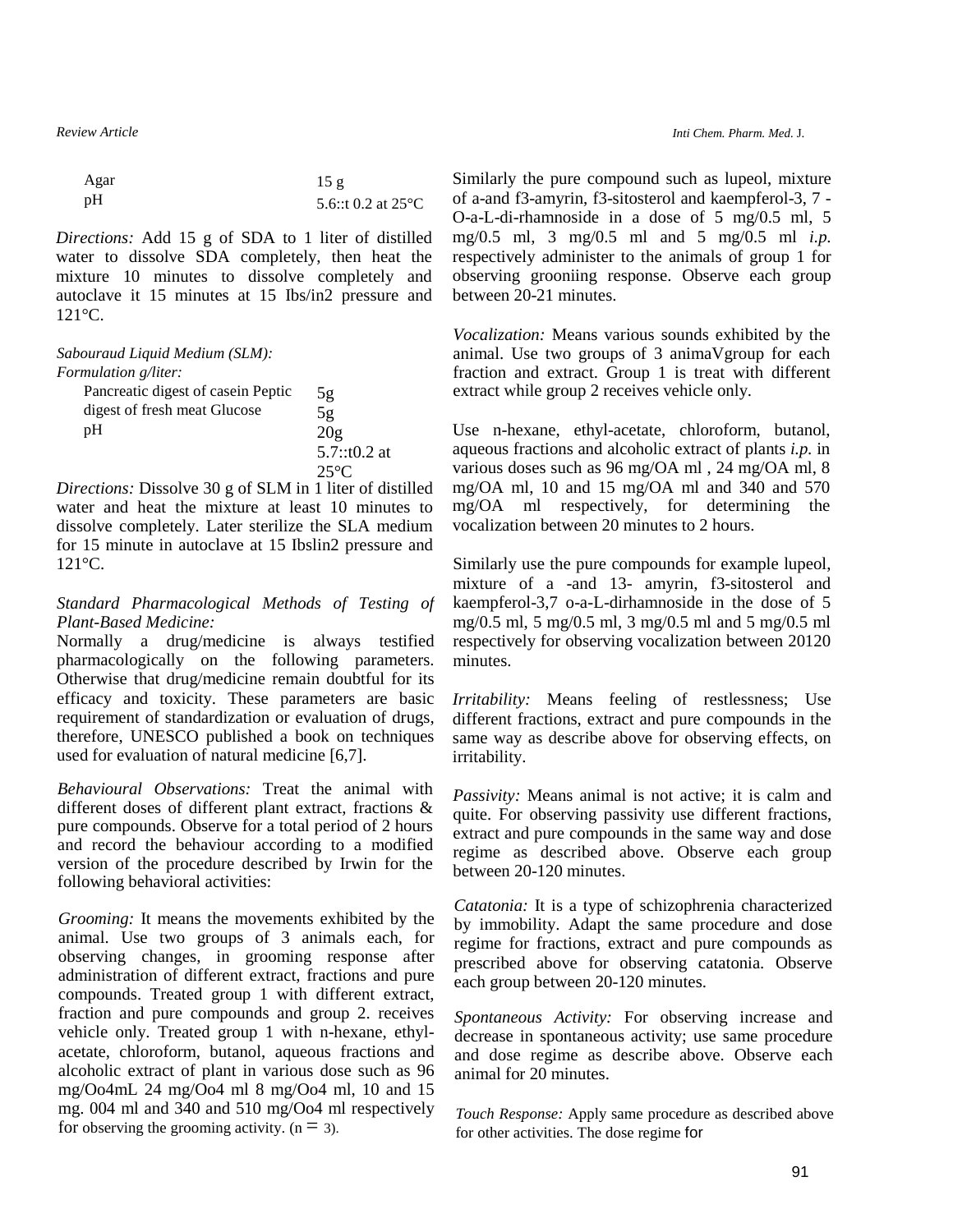different fractions, extract and pure compounds remain the same as describe above. Observe each animal between 20- 120 minutes for confirming the increase and decrease in touch response.

*Straub' Tail:* Means erection *of* tail. Similarly, for obserying this activity, treat one group *of* animal with vehicle only while other group with fractions, extract and pure compounds. Observe each group for 20-120 minutes to confirm this activity.

*Tremor:* This reaction belongs to shaking *of* the body *of* animal. For observing tremor inject n-hexane, ethylacetate, choloroform, butanol, aqueous fraction, alcoholic extract and pure chemical compounds *i.p.*  into the animals and keep under observation at least for 120 minutes.

*Twitches:* This activity belongs to muscular contraction. Animals receive different plant fractions, extract and pure compounds *of* the same dose regime as used for other activities. The observing time is 20- 120 minutes.

*Convulsion:* It is temporary loss *of* consciousness with severe muscle contraction. Treat animals *of* groups 1 with different fractions, plant extract and pure compounds in the different doses. Observe each group for 20 minutes and count the number *of* convulsions animal showing.

*Writhings:* For observing this activity adapts the same procedure and same dose regime *of* different plants fractions, extract and pure compounds as describe above. Observe each group for 20 minutes.

*Staggering Gait:* Means walking abruptly; observe the animals after treatment with different plant fractions, extract and pure compounds for 20-120 minutes for staggering gait.

*Righting Reflex:* It is the ability to move in opposite direction during sleep. Treat the animals in the way as describe above for observing loss and gain *of* righting reflex. Observation time is between 20-120 minutes.

*Body Tone:* Means tightness *of* the muscles. Observe animals after introducing different plant fractions, extract and pure compounds in the dose regime as given previously for loss and gain in body tone. Observe each animal for 20- 1 20 minutes.

*Grip Strength:* For the study *of* this activity treat again the animals with different plant fractions, extract and pure compounds according to the doses given above. Introduce a metal rod in the cages *of* the animals and observe whether they hold the rod or not. Observe each animal for 20 minutes.

*Salivation:* Means excess secretion *of* saliva. After introducing the fractions, extract and pure compounds in the same dose regime as given above. Observe the animals for salivation between 20-120 minutes.

*Alivation:* Use the same dose regime for fractions, extract and pure compounds as describe above for observing this activity. The time for observation is between 20-120 minutes.

*Lacrimation:* It is the secretion *of* tears from the eyes. After injecting dose *of* different fractions, extract and pure compounds as describe above. Observe the animals visually whether lacrimation is there *or* not.

*Tail Erection:* Means the tail becoming upright and rigid. For observing this treats the animals with plant fractions', extract and pure compounds in the dose schedule as given above. Observe each animal between 20-120 minutes, for tail erection ability.

*Aggressiveness:* Means restlessness and mental illness. In this study observe the animal after injecting the plant fractions, extract and pure compounds *i.p.*  between 20-120 min utes, fortheir aggressiveness.

Gross Effects: This technique has been described by Dhawan & Srimal (1984) in UNESCO publication as:

"After *i.p.* administration *of* the compounds to groups *of* 5 mince each *of* the animals are observed for gross behavioural effects. The animals are observed continuously for 3 hours after administration *of* the compound, then every 30 minutes for next three hours and finally after 24 hours. The proforma used for recording the observation given below in table!. CNS stimulation is judged by increase spontaneous motor activity (SMA), piloerection, exphthalmos, clonic and tonic convulsions; CNS depression is judged by reduced SMA, sedation, ptosis, crouching, catalepsy and autonomic effects like piloerection, urination, defaecation, salivation, lachrymation etc. at *\12* the LDso these effects are recorded using groups *of* 5 mice and effect on the body temperature is also recorded with a telethermometer using YSI type 402 physiological probe".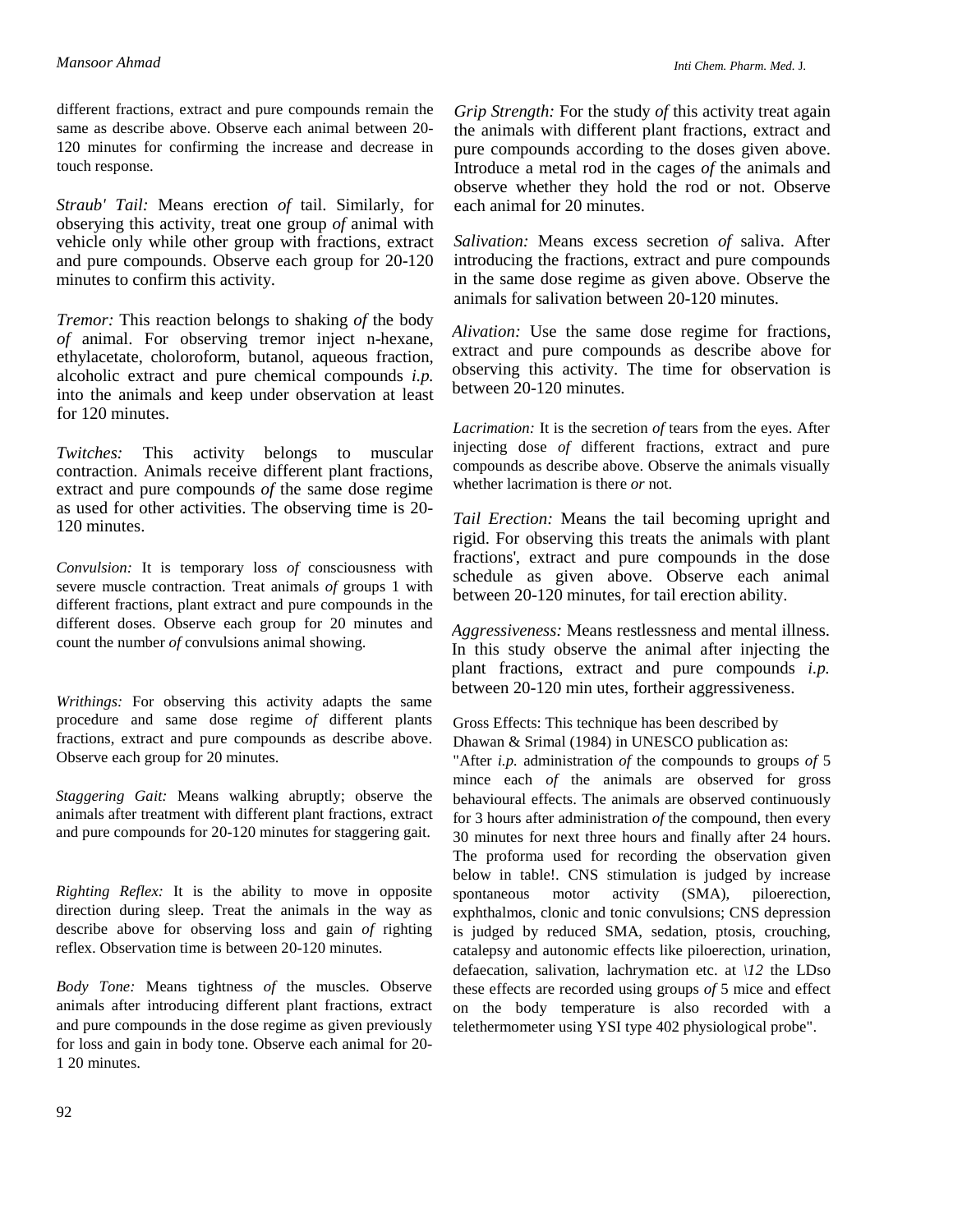Effect on the spontaneous motor activity: This method is taken from USESCO publication (Dhawan & Srimal, 1984). Where it is described as:

"To study the effect of the compounds on the spontaneous motor activity (SMA) in groups of 5 mice each, photocell activity cage is used. Control score of each group (2 minutes) is recorded prior to drug treatment. A saline treated control is run concurrently graded doses of compounds are given and SMA score recorded at 30 min., 60 min. and then at hourly intervals until the effect is over. Compared to the control values any increase or decrease in the scores indicates CNS stimulation or depression respectively. Graded doses producing responses ranging between 0- 100% are obtained and EDso calculated using the method of pro bit analysis (Finney, 1952)".

## Effect on forced locomotor activity:

The method of Kinnard and Kiarr (19957) is employed here as (Dhawan & Srimal, 1984). "Mice are trained so that they walk on a rotating rod (Rota rod) for a period of 120 seconds. Graded doses of the compound to be tested are administered *i.p.* in groups of 5 mice each and number of animals falling in 120 seconds in a group is noted. Saline treated controls are in concurrently. The EDso calculated using the method of pro bit analysis (Finney, 1952)".

### Effect on Amphetamic induced hyperactivity: Dhawan and Srimal (1984) describe this technique as:

"Control readings for SMA are recorded in groups of 5 mice each using photocell activity cage. These groups of animals are then pretreated with graded doses of the compound, 1 hour prior to the administration of damphetamine (5 mg/kg *i.p.)* so as to obtain responses ranging between 0-100%. In saline treated controls amphetamine produces a significant increase in the SMA. The EDso is calculated using the method of probit analysis (Finney, 1952)".

Effect on hexobarbital sleeping time: Dhawan and Srmal (1984) describe this technique in UNESCO publication as:

"Hyponosedatives and neuroleptic agents are reported to increase the barbiturate sleeping time in mice. Graded doses of the compounds under study are administered *i.p.* to groups of 5 mice each and Ihour later hexobarbitone (75 mg/kg *i.p.)* is administered. Saline treated controls are run concurrently and are also administered hexobarbitone. The sleeping time for each animal is the period for which the righting reflex

is ab?ent.' The prolongation of sleeping time with respect to the control is then calculated. The significance of drug induced prolongation of sleeping time is judged using students '1' test".

Effect on condition avoidance response:

The method of Cook and Weidley (1957) is used for this activity (Dhawan & Srimal, 1984). According to this technique, "Rats are trained in the pole climbing apparatus to avoid electric shock by climbing on a wooden pole on the sound of a buzzer, when conditioned response CAR is said to have developed. On further training rats climb up the pole without even waiting for the buzzer and this is called secondary conditione<f response (SR). When animals climb up the pole after receiving an electric shock, it is called an unconditioned response (UR). Graded doses of the compound under study are administered by *i.p.* or oral route so as to obtain 0-100% blockade of these responses. Further, if the three types of responses are blocked at different dose levels of the compounds, the EDso value for the blockade of SCR, CAR and DR are calculated using the method of probit analysis (Finey 1952)".

Amphetmine toxicity test in aggregated: This technique is useful in evaluation of toxic effects of drug/medicine. It is described in UNESCO publication (Dhawan & Srimal, 1984) as: .

"Groups of 10 mice each are aggregated in identical rounded cages at 30°C and injected with amphetamine (30 mg/kg i.p.) one hour after pretreatment with graded doses of the compound under study and a reference standard compound e.g. chlorpromazine. Mortality in each group is noted after 24 hours. In the saline treated controls amphetamine produces 100% mortality within 24 hours".

Antireserpine test: To determine anti-depressive activity of medicine this technique is useful. In UNESCO publication Dhawan & Srimal (1984) describe it as:

"Groups of 5 mice each are administered graded doses of the compound under study following reserpine, in an attempt to look for reversal of reserpine induced syndrome e.g. reduced psychomotor behaviour. ptosis, crouching, hypothermia and sedation. These experimental animal models provide a possible ex peli men tal analogue of depression. Known anti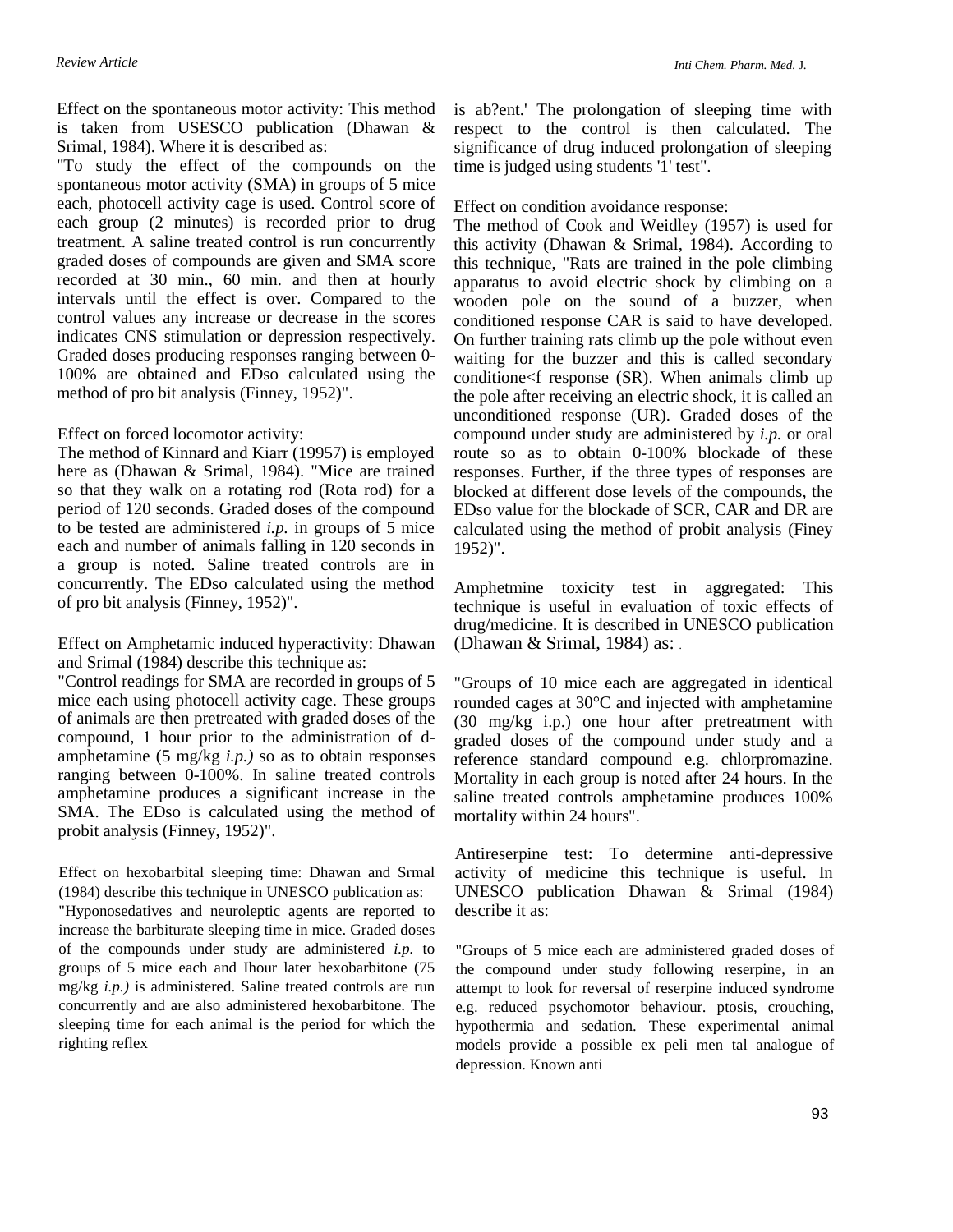*Inti Chem. Pharm. Med.* J.

depressants e.g. imipreamine can reverse this syndrome. Other psychotropic drugs e.g. CPZ, meprobamate and phenobarbitone are ineffective. Amphetamine causes reversal, but it is transient and associated with central stimulatory *effects".*

Swimming performance test: This technique is useful in evaluation *of* adaptagenic activities *of*  drug/medicine. It is described in UNESCO publication (Dhawan & Srimal, 1984) as under:

"This is used to pick up possible adaptagenic compounds which improve the swimming performance in rats e.g. Ginseng plant extracts having no CNS depressant activity and saponins are put to this test. Groups *of* 5 rats each are tested for this activity, 1 hour after pretreatment with the plant extract. Increase in the swimming performance *of* rats in terms *of*  increased in the swimming activity and higher scores are taken as indicative *of* adaptogenic activity".

#### Anticonvulasant activity:

The method *of* Swinyard *et at.* (1952) is described by Dhawan & Srimal (1984) as: "Groups *of* 5 mice each are administered the graded doses *of* the compound under study. After one hour a current stimulus *of* 48 mA for 0.2 second is delivered through ear electrodes. In saline treated controls it produces tonic extension *of* the hind limbs. Abolition *of* this response by a compound is taken as the criterion *of* its anticonvulsant activity".

#### Pentylene tetrazole seizure threshold test:

In this method Swinyard *et at.* 1952 (Dhawan & Srimal, 1984) described it as: "Groups *of* 5 mice are pretreated with graded doses *of* the compound 1 hour prior to subcutaneous injection *of* pentylentetrazole (80 mg/kg). which in saline treated control group produces clonic seizures in 100% mice. Abolition *of* clonic convulsions is taken as the criterion *of* anticonvulsant activity. Convulsion *of* less then 5 seconds duration is disregarded".

Anorexigenie activity: This technique is useful in evaluation *of* toxic *effects of* drug/medicine. It described in UNESCO publication (Dhawan & Srimal,

1984) a'S:

"Groups *of* 5 mice each, individually caged, pretreated with graded doses *of* the test compound are offered milk (Sweetened & reconstituted as 25% aqueous suspension for powdered milk). Each mouse is

exposed *to* 0.5 ml *of* this milk for 15 minutes. Control mice drink this quantity within 15 minutes. Any quantity *of* milk left after 15 minutes in the treated groups is taken as the measure *of* anorexigenic activity" .

# *Spasmogenic and Spasmolytic Activity Test (Smooth Muscles Activity):*

*Preparation:* Use rabbits *of* either sex weighing approximately 1.0 to 1.5 kg in the experiments. Make the rabbit unconscious by a blow on the back neck.

Then open abdomen immediately and pulls the caecum forward to display the length *of* small intestine. Cut the intestine from animal and place it in a petri-dish or beaker containing oxygenated Tyrode's solution.

*Isolated Intestine Segments Preparation:* Dissect about 3-4 cm long segments *of* small intestine (jejunum or ileum) immediately from isolated intestine, and keep them alive by placing in a petridish or beaker containing oxygenated Tyrode's solution. For experiment purpose mount a piece *of* isolated smooth muscles in an organ bath *of* 70 ml capacity, filled with Tyrode's solution. Maintain 37°C temperature *of* organ bath by circulating the water throughout experiment. Bubble the perfusion solution with a mixture *of95%*  oxygen and 5% carbon dioxide.

*Assay Method:* Equilibrate the intestine segment before starting the experiments. Record the spontaneous movements *of* intestine on oscillograph or polygraph having isotonic transducer.

For the determination *of* effects *of* plant extract on spontaneous movements *of* intestine, dissolve 0.1 g *of* crude extract in 2 or 3 ml *of* distilled water or prepare different concentration *of* crude extract for dosing. Thereafter, add dose *of* desire concentration to organ bath, after equilibration period.

Record the spasmogenic and spasmolytic effects *of* dose on the contraction and relaxation pattern *of* isolated rabbit intestine (Aqel et at., 1991).

#### Agglutination *Activity:*

*Dilution Preparation:* Prepare different dilutions *of* plant extract by dissolving 0.1 gram crude extract in 20 ml distilled water and use dilutions 1 :2. 1 :4, 1:8 and

1: 16 for experiments. Fordilution preparation use the classical method.

*Preparation of Buffer:* Prepare Phosphate buffer (pH 7) by mixing 70 ml solution *of* Na2HP04 (52 gll or 5.2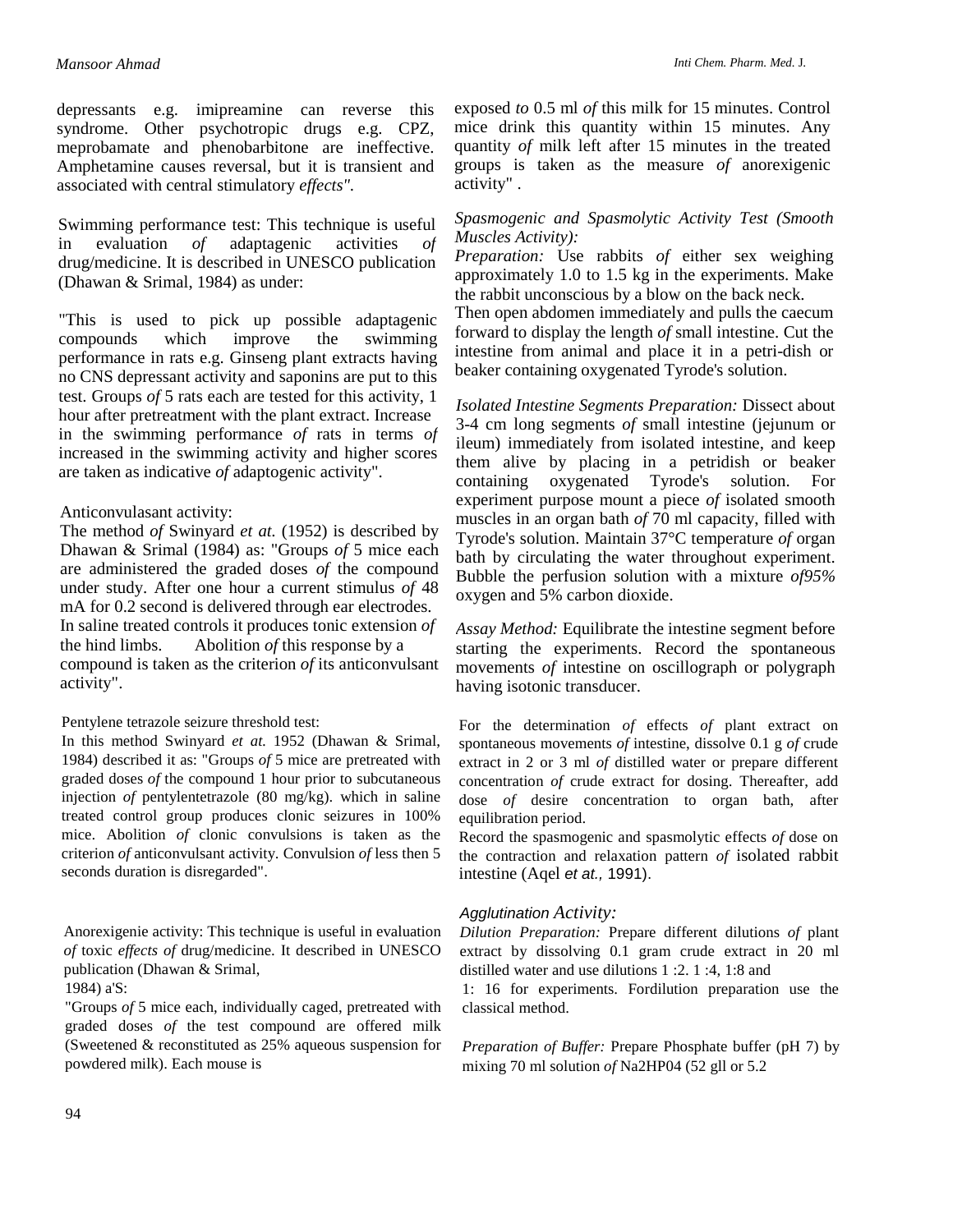*g1200* ml) in 130 ml solution of anhydrous NaH2P04 (36 g/l or 3.6 g/ml).

*Preparation of RBCs:* Prepare RBCs (Erythrocytes) of human blood (group  $A+$ ,  $B+$ ,  $AB+$ ,  $0+$ ,  $A-$ ,  $B-$ ,  $AB-$  and  $0-$ ) by simple centrifugation of the blood samples. Prepare 2% RBCs suspension in phosphate buffer (pH 7) i.e. 1 ml RBCs  $+49$  ml buffer.

*Agglutination:* For agglutination activity add1 ml of each sample to 1 ml of 2% suspension of RBCs in a small test tube, and for good results keep them in a water bath at 25°C. Run blank samples simultaneously as control. If smooth button like formation (due to the sedimentation of erythrocytes) appears at the bottom of the test tube indicating the negative activity of the sample, whereas a rough granular deposition (due to agglutination of erythrocytes) shows. a positive action. Sedimentation or granulation may appear as very weak or trace, weak, moderate or strong during experiments (Fabregas *et aZ.,* 1984).

#### Toxicity Tests:

*Brine shrimp Bioassay Method:* Prepare samples and discs of 3 different concentrations i.e. 10, 100 and 1000 Ilg/ml according to the literature. Hatch Brine shrimp *(Artemia salina)* nauplii in a specific tank prior to experiment. Transfer ten shrimps to each sample vial and then add seawater to make the volume 5 ml. Later on add dry yeast suspension as food to each vial including control. Keep the vials for 24 hours, thereafter, count the active nauplii and calculate death percentage in each dose. Analyse the data with Finney computer program in order to determine LD50 values (Meyer *et aZ.,* 1982).

*Standardization Methods in Pure NaturaZ Compound* There are some classical examples of natural medicine (Pant-Based medicine), which are equally useful in herbal and allopathic medicine standardization. These methods are from International Pharmacopoeia of WHO (1967).

## *Ascorbic acid:*

*Identification tests:*

- A. Dissolve 0.1 g in 2ml of water, add few drops of nitric acid and a few drops of silver nitrate (40 g/l), dark grey precipitates are produced.
- B. Dissolve 0.04 g in 4ml of water, add 0.1 g of sodium hydrogen carbonate and about 20 mg of ferrous sulfate, shake and allow to stand a deep

violet color is produced, which disappears on the addition of 5ml of sulfuric acid.

*Assay method:* Dissolve about 0.20 g, accurately weighed, in a mixture of 25 .ml of carbon-dioxide-free water and 25ml of sulfuric acid. Titrate the solution at once with iodine (0.1 mol/I), starch is use as indicator, added towards the end of the titration, until a persistent blue color is obtained. Each ml of iodine is equivalent to 8.806 mg of CJIS06.

#### *Folic acid:*

*Identification test:* The absorption spectrum of a 151lg/ml solution in sodium hydroxide (0.1 mol/I), when observed between 230 nm and 380 nm, exhibits 3 maxims at about 256 hm, 283 nm, and 365 nm. The absorbance at these wavelengths is about 0.82, 0.80 and 0.28, respectively (preferably use 2cm cells for the measurements and calculate the absorbance of 1cm layers). The ratio of the absorbance of a 1cm layer at 256 nm to that at 365 nm is between 2.80 and 3.00.

#### *Assay method:*

*Standard's preparation:* Dissolve 0.05 g of Folic acid in a mixture of water and ammonia (50ml and 2ml respectively) shake gently to form a complete solution, dilute it up to 100ml. add.few drops of toluene as preservative, and store in a cold place, protected from light. On the day of assay, dilute a measured portion of this stock solution with a 3% solution of potassium hydrogen phosphate to give a concentration of *10llg* of Folic acid per ml, calculated on the anhydrous bases, to obtain the standard preparation.

*Procedure:* Prepare 10Ilg/ml Folic acid solution. Prepare two or more sets of four suitable containers, preferably glass stopper, 50 ml centrifuge tubes, marked respectively, 1, 2, 3, 4. Add the designated

volumes of the various ingredients. or multiple thereof by pipette with mixing. To all tubes of each set add 5ml of folic acid test solution. To tubes 2 and 4 add 2 ml of standard preparation. To tubes 1 and 2 add 1ml of a 0.4 % solution of potassium permanganate and to tube 3 and 4 add 1 ml of water. Allow them to stand for 2-3 min. from this point on, treat all tubes alike. Add

1ml of a 2 % solution of sodium nitrite and 1ml of 5N HCI. mix and allow it to stand 2 min. then add 1 mlof the 5% solution of ammonium sulphamate and mix with swirling, until practically all of the nitrogen dioxide has been dispelled. Add lml of a 0.1 ml of the solution of N-( l-naphthyl)-ethylenediamine hydro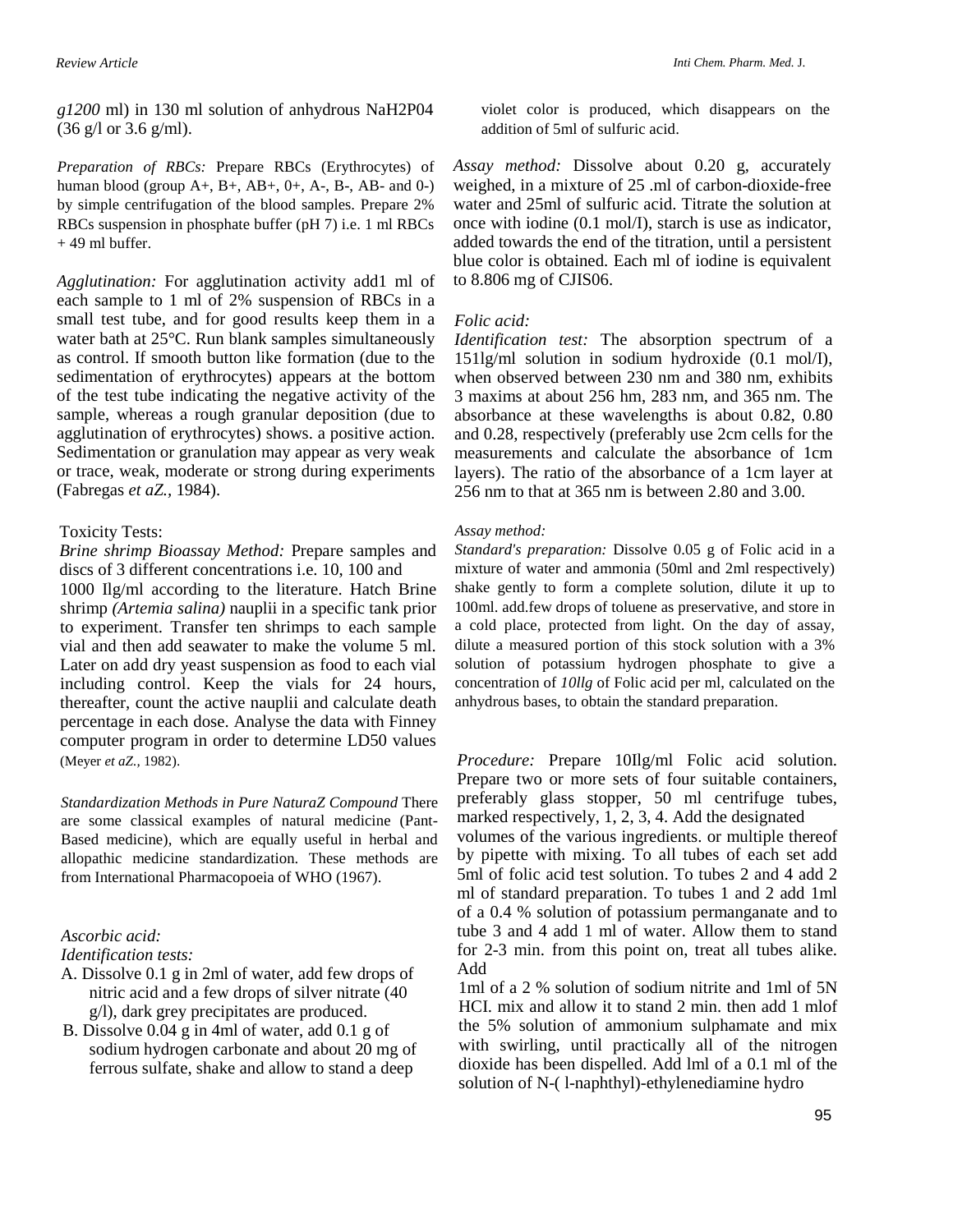chloride. mix it and allow it to stand for 10 min. then add 4 g of sodium chloride and 10 ml of *iso-butanol,*  shake vigorously for 2 min. and centrifuge. Determine the absorbance of the clear supernatant layer from each tube at 550nm with a spectrophotometer, using iso-butanol as the blank. Calculate the quantity, in micro gram of folic acid in each rnl of the folic acid solution by the formula:

 $, 0.4$  C (A1-A3) /(A2 + A3 - A1 - ~)

C is the conc. in microgramlrnl of folic acid in the standard preparation

AI. A2, A3,  $\sim$  are absorbance of the solutions in the respective tubes indicated by the subscripts.

# *Nicotinic acid:*

*Identification tests:*

- 1. Triturate a small quantity with twice its weight of dinitrochlorobenzene, gently heat about 0.01 g of the mixture in the test tube until it melts, continue the heating for a few second longer, cool and add 3rnl of ethanolic potassium hydroxide, a deep red to deep wine red color is produced.
- 2. Dissolve about 0.05 gm in 10 rnl of O.IN sodium hydroxide, add 1.5 rnl of dilute acetic acid and 3rnl of copper sulphate solution, a blue precipitate gradually forms.
- 3. Heat a small quantity with twice its weight of sodium carbonate, pyridine, recognize by its odour, is produced.

*Assay method:* Dissolve 0.3 g accurately weighed in 50ml of freshly boiled and cooled water and titrate with *0.1 N* sodium hydroxide using phenolphthalein as indicator. Each rnl of *0.1 N* sodium hydroxide is equivalent to 0.01231 g of nicotinic acid.

# *Salicylic acid:*

*Identification test:* Dissolve 0.14 g in Iml of sodium hydroxide and add 5 ml of water than add lrnl of ferric ammonium sulfate, mix thoroughly and allow it to stand for a minute a deep violet colour is produced.

*Assay method:* Dissolve 0.3 g of sample of salicylic acid in 15 ml neutralized ethanol, add 20ml of water and titrate with *0.1 N* sodium hydroxide, using phenol red as a indicator. Each rnl of *0.1 N* sodium hydroxide is equivalent to 0.01381 g of salicylic acid.

*Aminophylline:* It is a stable combination of Theophyline and Ethylenediamine..

## *Identification tests:*

1. Dissolve 1 gm in 10 ml of water and neutralize with dilute HCI, a white precipitate is formed, filter it and wash with water, dry at 105°C. From this precipitate take 10 mg in a porcelain dish, add lrnl HCl and 0.5 rnl hydrogen peroxide, evaporates to dryness on a water-bath. Add one drop of ammonia the residue acquires a purple colour, which is destroyed by the addition of a few drops of sodium hydroxide.

- 2. Another method is dissolve 0.05 g in 1 rnl of water and adds 2 drops of copper (IT) sulfate a deep violet colour is produced.
- 3. Warm 0.05g with 2rnl of sodium hydroxide (80g/1) and 2 drops of chloroform, an isocyanide, perceptible by its characteristic odour is produced.

*Assay for Theophylline:* Place about 0.25g accurately weighed in a 250rnl conical flask, add 50rnl of water and 8 ml of ammonia (1 00g/1) and gently warm the mixture on a water bath until complete solution is affected. Add 20rnl of silver nitrate *O.lmoVl),* mix, heat to boiling and boil for 20min. cool to between 5°C and 10°C for 20 min. filter through a filtering crucible under reduced pressure and wash the precipitate 3 times with 10 ml portions of water. Acidify the combined filtrate and wash with nitric acid (1000 g/l), add an excess of 3 rnl of the acid. Cool, add 2rnl of ferric ammonium sulphate  $(45 \text{ g/l})$ , and titrate the excess of silver nitrate with ammonium thiocyanate (O.lmoVl). Each rnl of silver nitrate (0.1 mol/l) is equivalent to 18.02 mg of aminophylline.

*For Ethylenediamine:* Dissolve 0.5 g, accurately weighed, in 30 ml of water and titrate with HCI, using bromocresol green/ethanol as indicator. Repeat the operation with out the substance being examined and make any necessary corrections. Each ml of hydrochloric acid is equivalent to 3.005 mg of ethylenediamine.

# *Ampicillinum:*

*Identification test:* To a test tube add 2mg of sample, 2mg of chr~motropic acid sodium salt and 2 ml of sulfuric acid. Place the test tube in a suitable bath at 150°C and starts a stopwatch at the moment of immersion. The test tube is shaken every half min. and the colour of the contents is noted, after 2 min. the ampicillin containing solution turns purple.

Suspend 0.01 g in 1 ml of water and add 2 ml of a mixture of potassium cupric tartrate and 6 ml of water, a magenta-violet colour is immediately produced.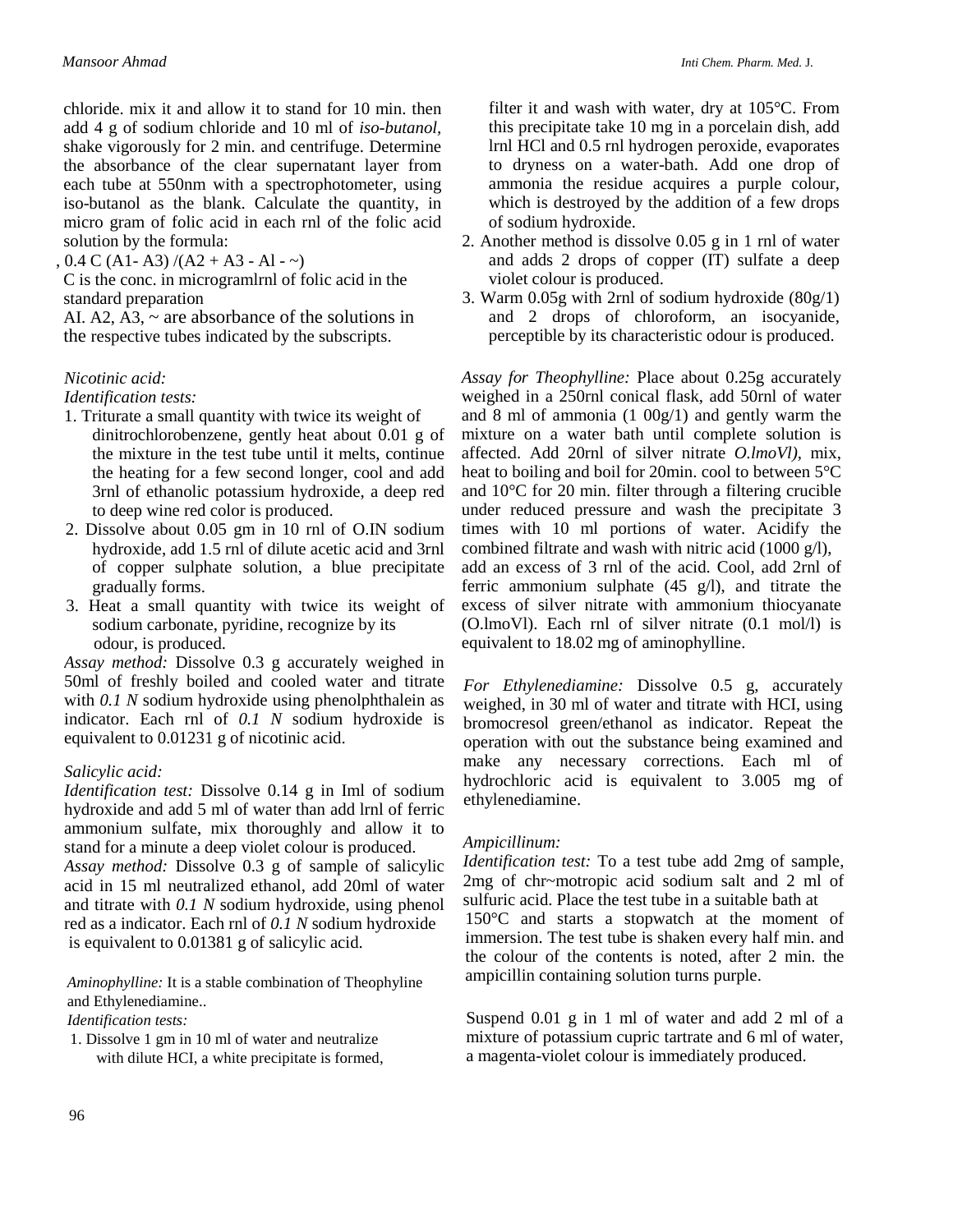#### Table

#### Proforma for recording the CNS activity'

Code:  $\bf{0}$ Not done  $=$ 

T

No effect;  $+$  = mild effect;  $++$  = strong effect  $\equiv$ 

mild depression,  $\uparrow$  mild stimulation,  $\downarrow \downarrow$  strong depression  $=$ 

 $\uparrow \uparrow =$ strong stimulation

 $\bar{\alpha}$ 

|                                                                                | $\mathbf{s}$<br>$\mathbf F$<br>${\bf E}$<br>$\mathbf T$<br>E<br>$\mathbf F$<br>$\mathbf C$ |                   |                |                      |                |                 |           |     |
|--------------------------------------------------------------------------------|--------------------------------------------------------------------------------------------|-------------------|----------------|----------------------|----------------|-----------------|-----------|-----|
| <b>OBSERVATIONS</b>                                                            | Up to                                                                                      | $3\frac{1}{2}h$ . | 4 <sub>h</sub> | $4\frac{1}{2}h$      | 5 <sub>h</sub> | $5\frac{1}{2}h$ | 6h        | 24h |
|                                                                                | 3 <sub>hr.</sub>                                                                           |                   |                |                      |                |                 |           |     |
| <b>Gross activity</b>                                                          |                                                                                            |                   |                |                      |                |                 |           |     |
| <b>SMA</b><br>1.                                                               |                                                                                            |                   |                |                      |                |                 |           |     |
| Respiration<br>2.                                                              |                                                                                            |                   |                |                      |                |                 |           |     |
| Writhing<br>3.                                                                 |                                                                                            |                   |                |                      |                |                 |           |     |
| Ataxia<br>4.                                                                   |                                                                                            |                   |                |                      |                |                 |           |     |
| 5.<br>Tremor                                                                   |                                                                                            |                   |                |                      |                |                 |           |     |
| Convulsions<br>6.                                                              |                                                                                            |                   |                |                      |                |                 |           |     |
| (Clonic/tonic)                                                                 |                                                                                            |                   |                |                      |                |                 |           |     |
| Posture & tone                                                                 |                                                                                            |                   |                |                      |                |                 |           |     |
| 7.<br><b>Body</b>                                                              |                                                                                            |                   |                |                      |                |                 |           |     |
| 8. Limbs                                                                       |                                                                                            |                   |                |                      |                |                 |           |     |
| Tail (Straub)<br>9.                                                            |                                                                                            |                   |                |                      |                |                 |           |     |
| 10. Catalepsy                                                                  |                                                                                            |                   |                |                      |                |                 |           |     |
| 11. Inclined plane test                                                        |                                                                                            |                   |                | $\ddot{\phantom{0}}$ |                |                 |           |     |
| <b>Eyes</b>                                                                    |                                                                                            |                   |                |                      |                |                 |           |     |
| 12. Pupils                                                                     |                                                                                            |                   |                |                      |                |                 |           |     |
| 13. Ptosis                                                                     |                                                                                            |                   |                |                      |                |                 |           |     |
| 14. Reactivity to                                                              |                                                                                            |                   |                |                      |                |                 |           |     |
| sound/touch                                                                    |                                                                                            |                   |                |                      |                |                 |           |     |
| <b>Reflexes</b>                                                                |                                                                                            |                   |                |                      |                |                 |           |     |
| 15. Pinnal                                                                     |                                                                                            |                   |                |                      |                |                 |           |     |
| 16. Corneal                                                                    |                                                                                            |                   |                |                      |                |                 |           |     |
| 17. Righting                                                                   |                                                                                            |                   |                |                      |                |                 |           |     |
| 18. Piloerection                                                               |                                                                                            |                   |                |                      |                |                 |           |     |
| 19. Cyanosis                                                                   |                                                                                            |                   |                |                      |                |                 |           |     |
| 20. Salivation                                                                 |                                                                                            |                   |                |                      |                |                 |           |     |
| 21. Lachrymtion                                                                |                                                                                            |                   |                |                      |                |                 |           |     |
| 22. Diarrhoea                                                                  |                                                                                            |                   |                |                      |                |                 |           |     |
| 23. Analgesia                                                                  |                                                                                            |                   |                |                      |                |                 |           |     |
| 24. Body temperature                                                           |                                                                                            |                   |                |                      |                |                 |           |     |
| 25. Mortality                                                                  |                                                                                            |                   |                |                      |                |                 |           |     |
| 26. Any other effect                                                           |                                                                                            |                   |                |                      |                |                 |           |     |
| 27. Any other                                                                  |                                                                                            |                   |                |                      |                |                 |           |     |
| Significant effect                                                             |                                                                                            |                   |                |                      |                |                 |           |     |
|                                                                                |                                                                                            |                   |                |                      |                |                 |           |     |
| CNG effects (Tick one) - No effect - Stimulant - Depressant<br>$LD_{50}$ mg/kg |                                                                                            |                   |                |                      |                |                 |           |     |
| Date                                                                           |                                                                                            |                   |                |                      |                |                 | Signature |     |

#### Assay method-1:

For total Penicillin: Dissolve 0.5 g sample in 100 ml of carbon-dioxide-free water and adjust the pH electrometrically to 9.60 at  $25^{\circ}$ C with 0.1N sodium hydroxide remove the electrode assembly and wash with carbon-dioxide-free water. To the combined solution and washing add 50 ml of 0.1N sodium hydroxide, heat on a water bath for thirty min. with precaution against the absorption of carbon dioxide, cool rapidly to 25°C. Replace the electrode assembly and titrate to pH 9.60 with  $0.1N$  HCl, maintaining the temperature at 25°C through the titration. Repeat the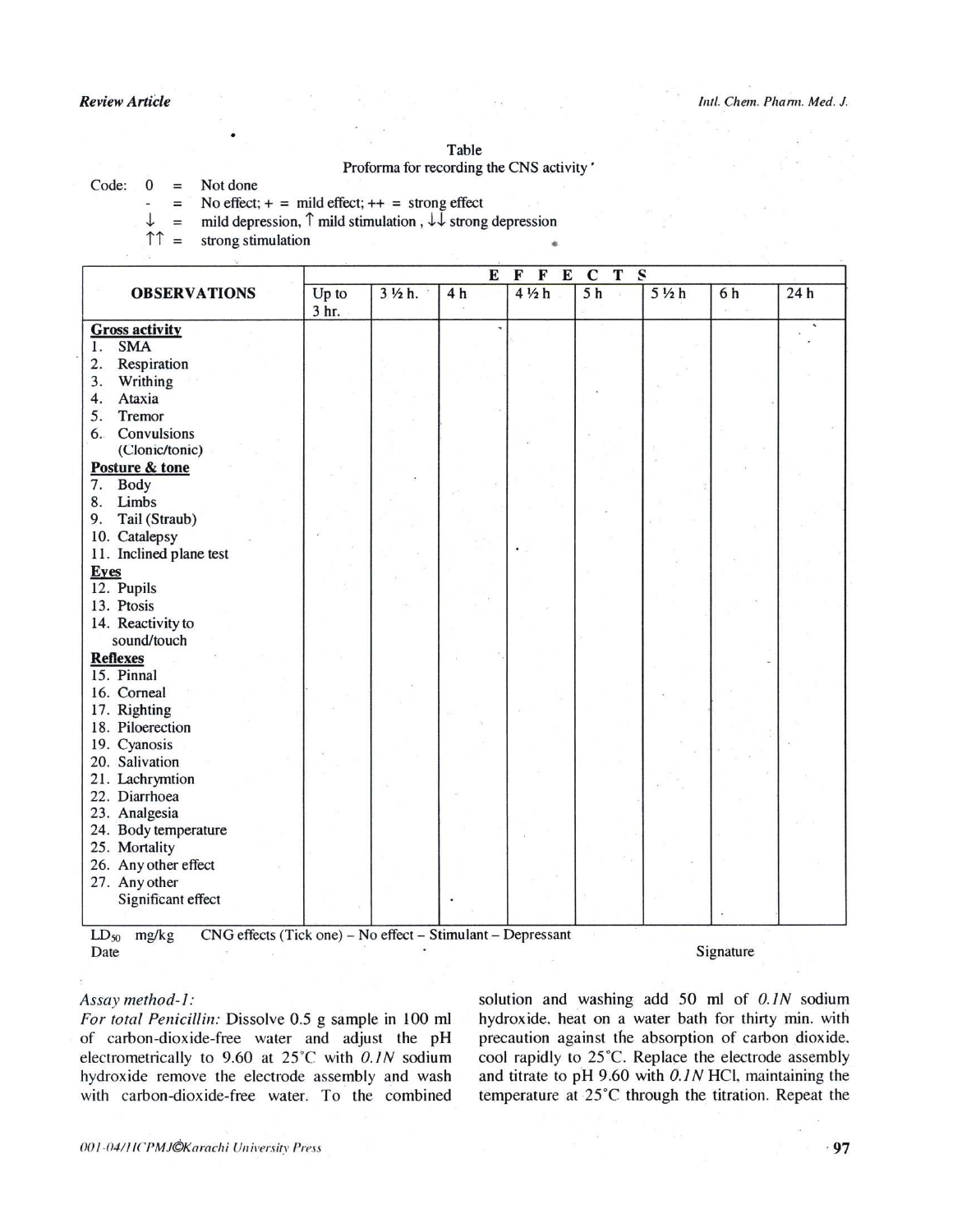operation with out the ampicillin, the difference between the titration represents the amount *of* sodium hydroxide required. Each ml *of 0.1 N* sodium hydroxide is equivalent to 0.03494 g *of* total penicillin calculated as ampicillin.

## *Assay method-2:*

Dissolve 0.12 g, accurately weighed, in sufficient water to produce 500ml. Transfer 10 ml *of* this solution to a 100ml volumetric flask, add 10 ml *of* buffer borate, pH 9, 1 ml *of*  acetic anhydride/dioxin, allow to stand for 5 min. at room temperature and dilute to volume with water.

Transfer two 2 ml aliquots *of* this solution in to separate tubes. To one tube add 10 ml *of*  imidazole/mercuric chloride, mix, stopper the tube, and place in a water-bath at 60°C for exactly 25 min. cool the tube rapidly to 20°C (solution A).

To the second tube add 10 ml *of* water and mix (solution B).

Immediately measure the absorbance *of* a lcm layer at the maximum at about 325 nm, against a solvent A and water for solution B.

From the difference between the absorbance *of* solution A and that *of* solution B, calculate the amount *of* ampicillin in the substance being tested by comparison with ampicillin, similarly and concurrently examined. In an adequate calibrated spectrophotometer the absorbance *of* the reference solution should be 0.29 .:t 0.02.

## *Acacia:*

## *Identification:*

- 1. . To 5 ml *of* a 2 percent solution add 1 ml *of* lead sub-acetate test solution, a flocculent, white precipitate is produced.
- 2. Dissolve 0.25 g, in powder, in 5 ml *of* water by shaking, adds 0.5 ml *of* hydrogen peroxide solution (10 vol.) and 0.5 ml *of* guaiacum tincture. Shake and allow it to stand for a few minutes; a

deep blue or bluish-green colour develops.

## *Amphetamine Sulphate Tablets:*

*Identification:* Triturate a quantity *of* the finely powdered tablets, equivalent *to* about O.IOg *of* amphetamine sulphate with ten ml *of* water for thirty minutes, and filter, take 5 ml *of* filtrate in 5ml *of* water, add 5ml *of* sodium hydroxide (test solution),

cool to about 15°, add Iml *of* mixture *of* benzyl chloride and 2 volumes *of* ether, insert the stopper and shake well for 3 min, filter the precipitate, wash with 10 ml *of* cold water, recrystallize from ethanol 50%, the crystals so obtained are dried at 105°, having a melting point *of* 133°.

*Assay method:* Weigh and powder 25 tablets. Boil an accurately weighed quaintly *of* the powder, equivalent to about O.Olg *of* Amphetamine sulfate, with 2 ml *of*  dilute hydrochloric acid. Cool, transfer in to a separator, add 3 ml *of* sodium hydroxide test solution and extract with 4 successive quantities, each *of* 10 ml, *of* chloroform R. Filter the chloroform extract through a pledged *of* cotton covered with a layer *of* anhydrous sodium sulfate R into 5 ml *of* glacial acetic acid R. Remove the chloroform by evaporation on a waterbath, cool, add 5 ml *of* dioxan R, 2-3 drops *of* acetous crystal violet test solution and titrate with *0.01 N*  acetous perchloric acid to the shade *of* colour which represent the true end point or determine the end point potentiometrically, repeat the, operation without sample, the difference between the titrations represent the amount *of* 0,0 IN acetous perchloric acid required. potentiometric titration may be carried out by using a glass electrode, the junction should have a reasonably low electrical resistance and there should be a minimum *of* transfer *of* liquid from one side *to* the other. Care should be taken *to* prevent leakage *of*  potassium chloride from the calomel electrode into the titration liquid, for example, by using a sintered glass plate. Each ml *of* O.OIN acetous perchloric acid is equivalent *to* 0.001842 g *of* (C9 H13 Nh, H2SO4. Calculate the average weight *of* amphetamine sulphate in the tablets;

# *Theobromine sodium:*

#### *Identification tests:*

- A. Dissolve about 1 g in 20 ml *of* warm water and neutralize with dilute acetic acid, a white crystalline precipitate *of* theobromine is formed.
- *B.* Acidify a solution in water with dilute sulfuric acid and filter, the filtrate yields the reactions characteristic *of*  acetates.
- C. The residue left after ignition yields the reactions characteristic *of* sodium.

## *Assay method:*

*For additi.onal sodium:* Dissolve about 0.5 g. accurately weighed, in 75 ml *of* hot water. add 20 ml *of 0.1 N* sulfuric acid, or a sufficient quantity *to* give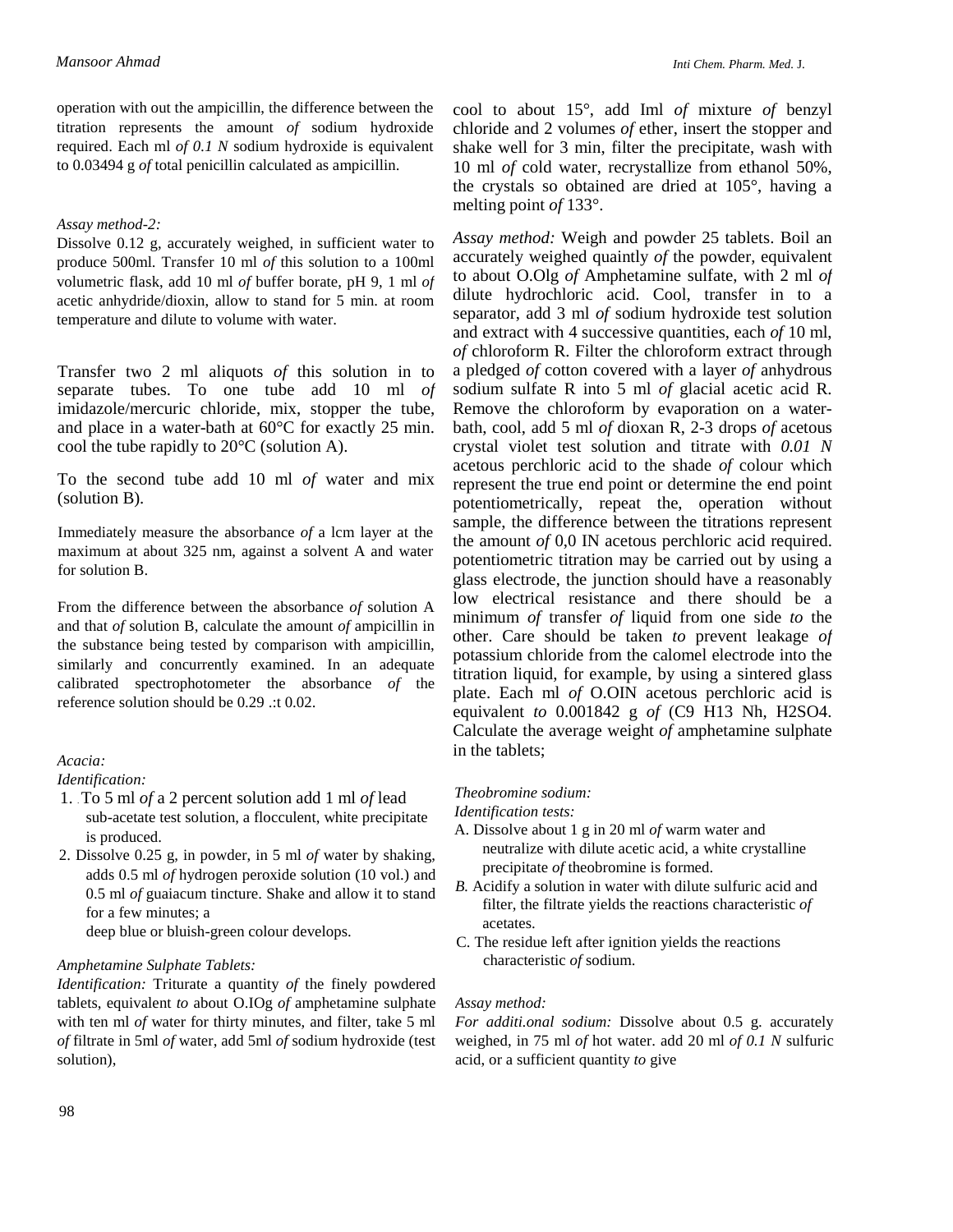an acid reaction to phenol red, boil to remove carbon dioxide, cool and titrate the excess of *0.1 N* sulfuric acid with 0.1 N sodium hydroxide, using phenol red as an indicator. Each ml of *0.1 N* sulfuric acid is equivalent to 0.002299 g of additional Na.

*For theobromine:* To the solution from the previous assay add about 20 ml of *0.1 N* silver nitrate and titrate . A. To about 0.01 g contained in a porcelain dish, add 1 ml the liberated nitric acid with *O.lN* sodium hydroxide,

using phenol red as an indicator. Each ml of *0.1 N*  sodium hydroxide is equivalent to 0.01801 g of theobromine.

## *Cocaine:*

*1dentification tests:* 

- A. To I ml of a 1 % solution add lor 2 drops of a 3% solution of chromium trioxide in water, a yellow precipitate is produced which dissolves on shaking the solution. On the addition of further drops of the solution of chromium trioxide or of hydrochloride acid, a permanent precipitate is produced.
- B. Heat about 0.1 g in powder with 1 ml of sulfuric acid for 5 min. at 100°C and mix it with 2 ml of water carefully, the aromat~c odour of methyl benzoate is perceptible, when solution is cooled and allow to stand some for some hours, crystals of benzoic acid separate.
- C. Dissolve 0.05 g in 1.5 ml of water add 8.5 ml of alum and 5 ml of potassium permanganate, stirs briskly for several .seconds, characteristic rectangular violet plates are formed.
- D. Dissolve 0.1 g in 2 ml of water, add 4 drops of dilute ammonia, extract the alkaloid with 10 ml of ether and remove the ether by evaporation, meltingtemperature of the crystalline residue, after drying in a desiccator, about *9TC.*

*Assay method:* Take about 0.5 g sample, carry out nonaqueous titration as describe previously. Each ml of *O.lN*  acetous perchloric acid is equivalent to 0.03398 g of cocaine hydrochloride.

# *Codeine:*

Identification test:

- A. Dissolve 0.005 g in 1 ml of sulfuric acid, add 1 drop of ferric chloride and warm on a water bath, a bluish-violet colour is produced which is changed to red on the addition of 1 drop of dilute nitric acid.
- B. Yields the characteristic reactions of phosphates.

*Assay method:* Dissolve about 0.15 g of sample in 5 ml of ethanol, add 20 ml of water and 5 drops of methyl red and titrate with *O.lN* HCI. Each ml of *O.lN* HCI is equivalent to 0.02994 g of Codeine.

# *Caffeine:*

# *1dentification tests:*

- of HCI and 10 drops of hydrogen peroxide, evaporate to dryness on a water bath, when the dish is inverted over a vessel containing a few drops of dilute ammonia, the residue acquires a purple color, which is destroyed by solution of fixed alkalis. .
- B. A cold saturated solution in water gives, with tannic acid a white precipitate, which is soluble in excess of the reagent.
- C. A cold saturated solution in water gives no precipitate with iodine, but on the addition of dilute HCI, a brown precipitate is formed which re:dissolves on the addition of a slight excess of sodium hydroxide.

*Assay method:* Carry, out the non-aqueous titration method as describe previously, using about 0.2 g sample dissolved in 10 ml of acetic anhydride and 20 ml of benzene. Each ml of *0.1 N* acetous perchloric acid is equivalent to 0.01942 of caffeine.

# *Colchicine:*

*1dentification tests:* 

- A. Dissolve about 0.05 g in 1 ml of ethanol, add 1 drop of ferric chloride, a garnet-red colour is immediately produced.
- B. Mix about 0.001 g with 2 drops of sulfuric acid, a lemon-yellow colour is produced, on the addition of a drop of nitric acid, the colour changes to greenishblue, rapidly becoming reddish and finally yellow or almost colourless, upon then adding an excess of sodium hydroxide, the colour is changed to red.

C. Boil 0.1 g with 0.5 ml of dilute HCI and 10 ml of water under reflux for one hour. Add 40 ml of boiling water and filter. Cool the filtrate and extract with 20 ml of chloroform. Filter the chloroform extract and evaporate to dryness on a water-bath. Dissolve the residue in 0.5 ml of dioxin and precipitate by adding 10 ml of ether, meltingtemperature of the colchicines thus obtained, about 176°C.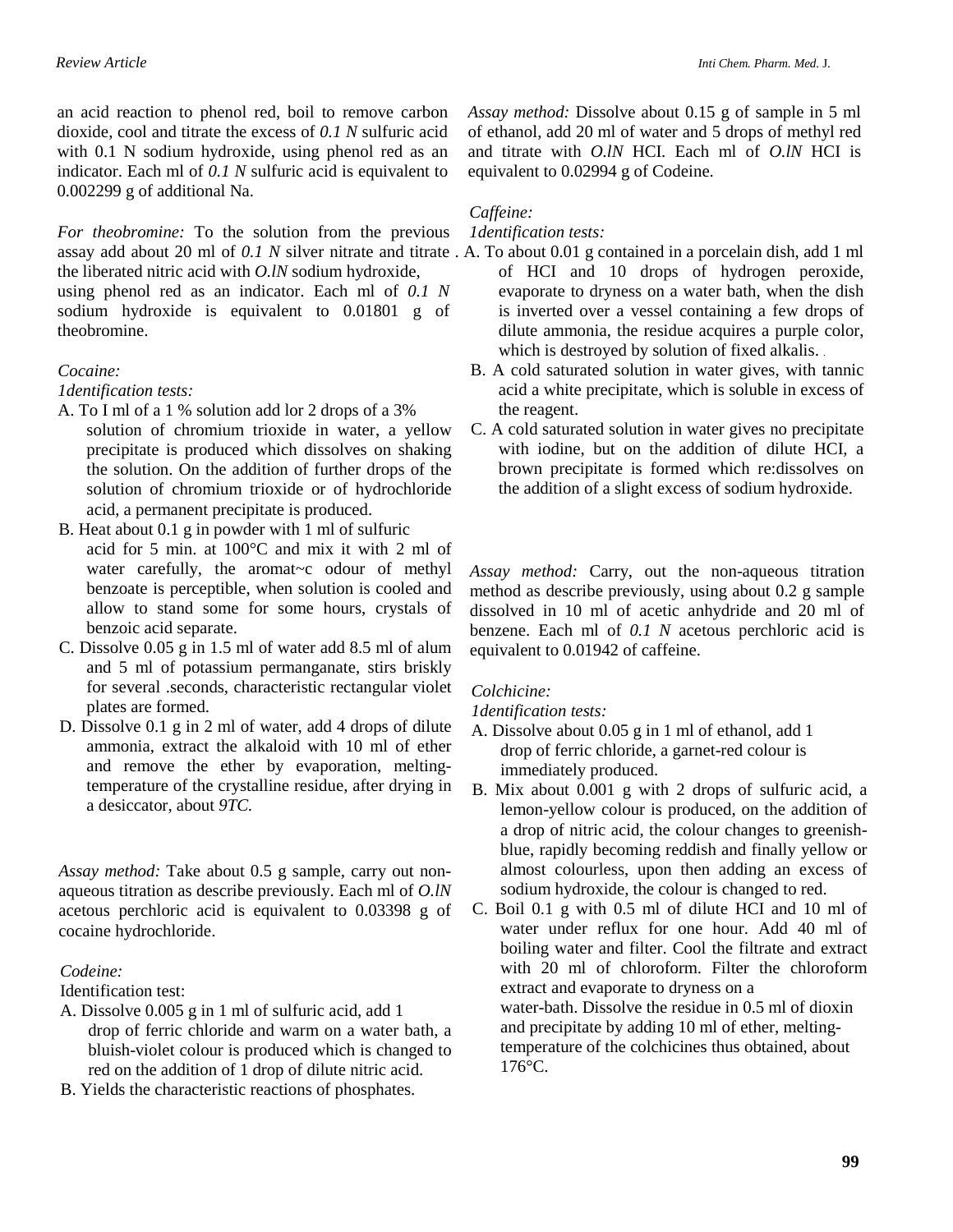D. Dissolve about 0.01 g in 2 ml of dilute HCI a deepyellow colour is produced. Heat to boiling, a dark olive-green color is produced. Cool and shake with about 2 ml of chloroform, the latter assumes a red colour.

*Assay method for Colchicine tablets:* Weigh the powder of 20 tablets. Stir an accurately weighed quantity of the powder, equivalent to about 0.001 g of colchicines, with 1 ml of *0.1 N* HCI in a 300. ml porcelain dish. Add purified kieselguhr in small portion and mix until the. mass appears uniform and almost dry. Place a small pledged of glass wool at the bottom of a suitable chromatographic tube (with diameter about 10 mm and length about 600mm) and transfer the mixture quantitatively to the tube. Pack the powder by carefully tapping the tube on a table-top. Elute the colchicines with 50 ml of chloroform. Evaporate the chloroform extract on a water-bath, dissolve the residue in ethanol and sufficient ethanol to produce 100 ml. Determine the absorbance of 1 em layer of the resulting solution at 351 nm and calculate the amount of colchicines, by using colchicines as a reference substance. Calculate the average weight of colchicines in the tablet.

# *Morphine HCl*

*Identification tests:*

- A. Dissolve 0.05 gin 5 ml of water and add 1 drop of ferric chloride, a blue colour is produced. This colour is destroyed by acids, ethanol or by heating.
- B. Dissolve 0.02 g in a mixture of 1 volume of dilute sulfuric acid with19 volumes of water and add 0.5 ml of a saturated aqueQus solution of potassium iodate, an amber color is produced. Shake with chloroform, the latter a~,sumes a violet colour.
- e. Mix 0.20 g with 0.10 g of anhydrous sodium acetate and 1 ml of acetic anhydride and boil under a reflux condenser for 5 min. cool and add 15 ml of 30% solution of sodium carbonate carefully. Scratch to induce crystallization, wash with water and re-crystallizes from 2ml of ethanol and 3 ml of water, dry at 105°e. The diacetylmorphine thus obtained has a melting temperature of a bo util  $73 \text{ }^{\circ}$ e.

*Assay method:* Carry out the method for non-aqueous titration. using about 0.4 g accurately weighed. Each ml of *0.1 N* acetous perchloric acid is equivalent to 0.03218 g of morphine HCI.

#### *Pyridoxine Hydrochloride;*

*Identification:* Place 1 ml of 0.01 % solution in water in each of two test tubes. To each test tube add 2 ml of a 20% solution of sodium acetate. To the first tube add 1 ml of water and to the second tube add 1 ml of a 4% solution of boric acid and mix. Cool both tubes to about 20°C, and rapidly add to each tube 1 ml of a 0.5% solution of 2,6 dichloroquinone chlorimide in ethanol, in the first tube a blue colour is produced, rapidly fading and becoming red in a few minutes, but in the second tube no colour is produced.

*Assay method:* Carry out the non-aqueous titration method as above in the assay method of amphetamine, using about 0.3 g of sample. Each ml of *0.1 N* acetous perchloric acid is equivalent to 0.02056 g of pyridoxine hydrochloride.

#### *Ephedrine Hydrochloride: Identification tests:*

- A. Dissolve 0.01 gin 1 ml of water and add 0.1 ml of copper sulfate, followed by 2 ml of sodium hydroxide, the liquid becomes violet in colour. Add 1 ml of ether and shake, the ethereal layer is purple and the aqueous layer is blue.
- B. Dissolve 0.2 g in 5 ml of water, add 2 ml of sodium hydroxide, shake with 4 successive quantities, each of 15 ml of ether, wash the mixed ethereal solutions with 5 ml of water and allow the ether to evaporate just to dryness on a warm water-bath. Dissolve the residue in 30 ml of chloroform, cover the dish and set aside for twelve hours, crystals of ephedrine hydrochloride separate from the liquid, which after drying yield the reactions characteristic of chlorides.
- e.To 1 ml of a 5% solution made alkaline with sodium hydroxide, add a few drops of potassium permanganate, and heat, benzaldehyde and methylamine vapours are evolved, whieh are alkaline to litmus paper.

*Assay method:* Carry out the method for non-aqueous titration as described in the amphetamine. Using about 0.4 g accurately weighed. Each ml of *0.1 N* acetous perchloric acid is equivalent to 0.02017 g of Ephedrine  $HC \setminus$ .

#### Acknowledgement:

Author is thankful to his research students, Miss.

Mehjabeen and Miss. Noor lehan. for their suggestions and encouragement.